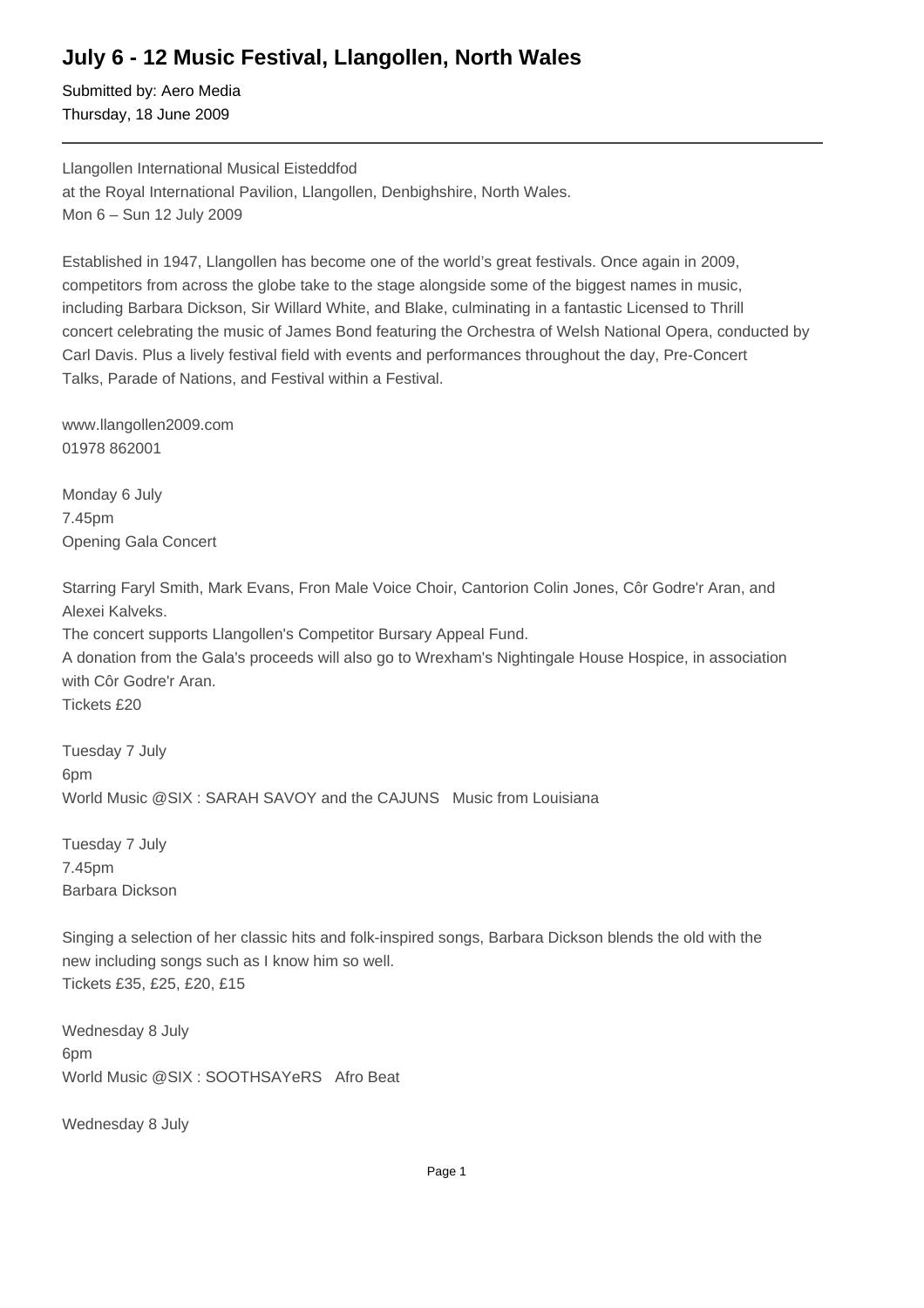7.45pm Llangollen Peace Concert

A unique experience bringing together folk dancers and choirs from around the world in the spirit of peace and goodwill between nations. Hosted by Eisteddfod President Terry Waite. Brian Kay, former "King's Singer", will conduct of choir of young people from 10 countries sing together with one voice. Tickets £19, £16, £13, £10

Thursday 9 July 6pm World Music @SIX : ETRAN FINATAWA The Music of the Desert

Thursday 9 July 7.45pm Sir Willard White – Robeson Re-explored

Eisteddfod favourite Willard White explores the life and music of Paul Robeson, icon of equality and human rights. Unforgettable spirituals, jazz and folk, including Steal Away, Ain't Necessarily So and Ol' Man River.

Tickets £22, £18, £14, £11

Friday 10 July 6pm World Music @SIX : SPIRO and FIONA MACKENZIE Sounds of the North

Friday 10 July 7.45pm Blake and Natasha Marsh

The Brit Award-winning Blake are joined by wonderful Soprano Natasha Marsh in an exciting evening of music spanning opera, the classics, and popular music. Blake's self-titled number one album, released in 2007, became only the second debut album to win 'Album of the Year' at the Classical Brit Awards. Tickets £25, £20, £15, £12

Sat 11 July 6pm World Music @SIX : CALICHE Music from the Andes

Sat 11 July 7.45pm Choir of the World – The Pavarotti Trophy